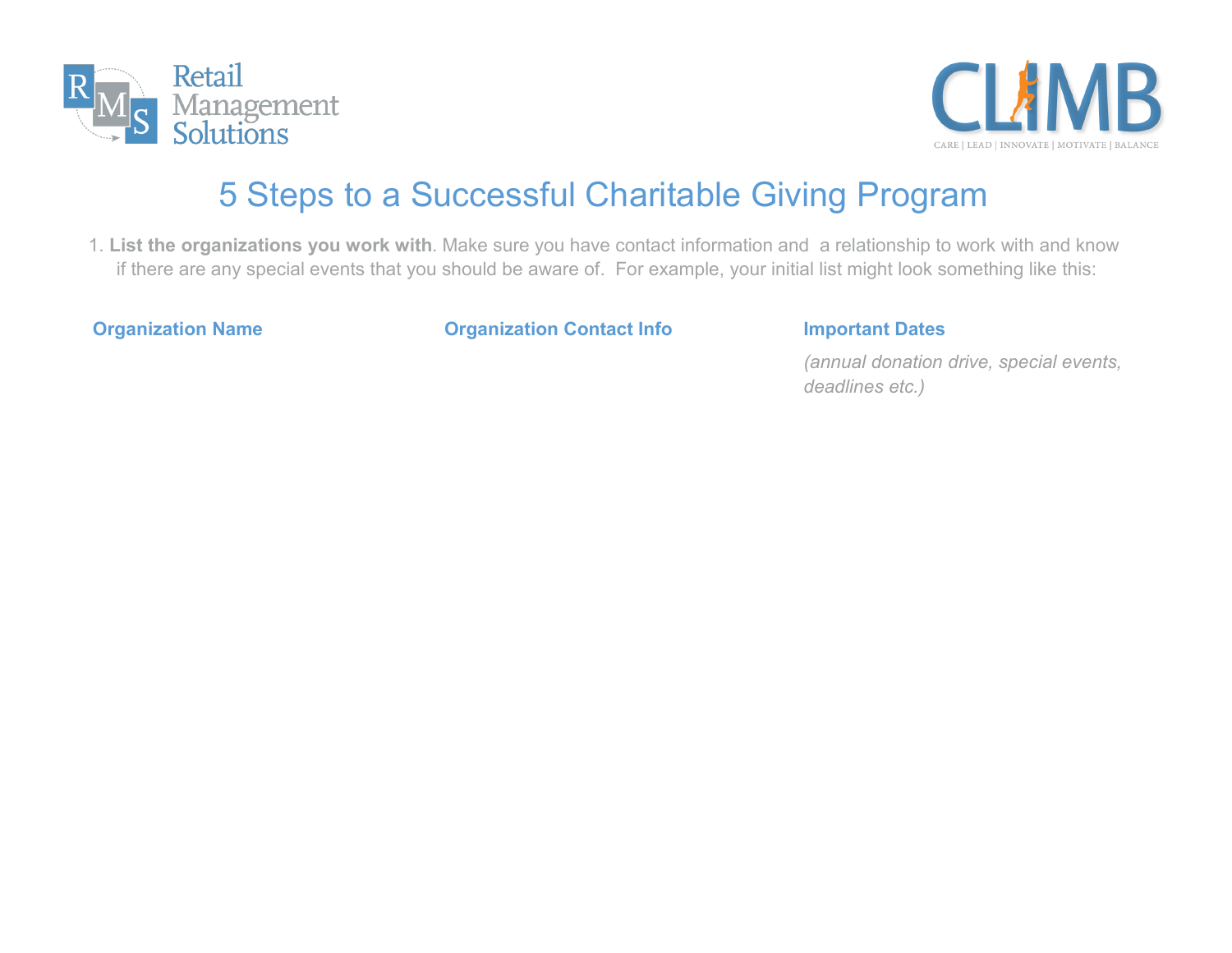2. **Create an annual calendar**. This will help you plan ahead and stay organized. Here's some useful information to track as you get started.

**Dates of Drive Organization Associated Event**

### **Goal**

*(school field trip, annual drive, etc.)*

*(how much you hope to raise)*

## **Company matching**

### *Donation Method*

*(checkout, food/ supply drive, loyalty reward donations etc.)*